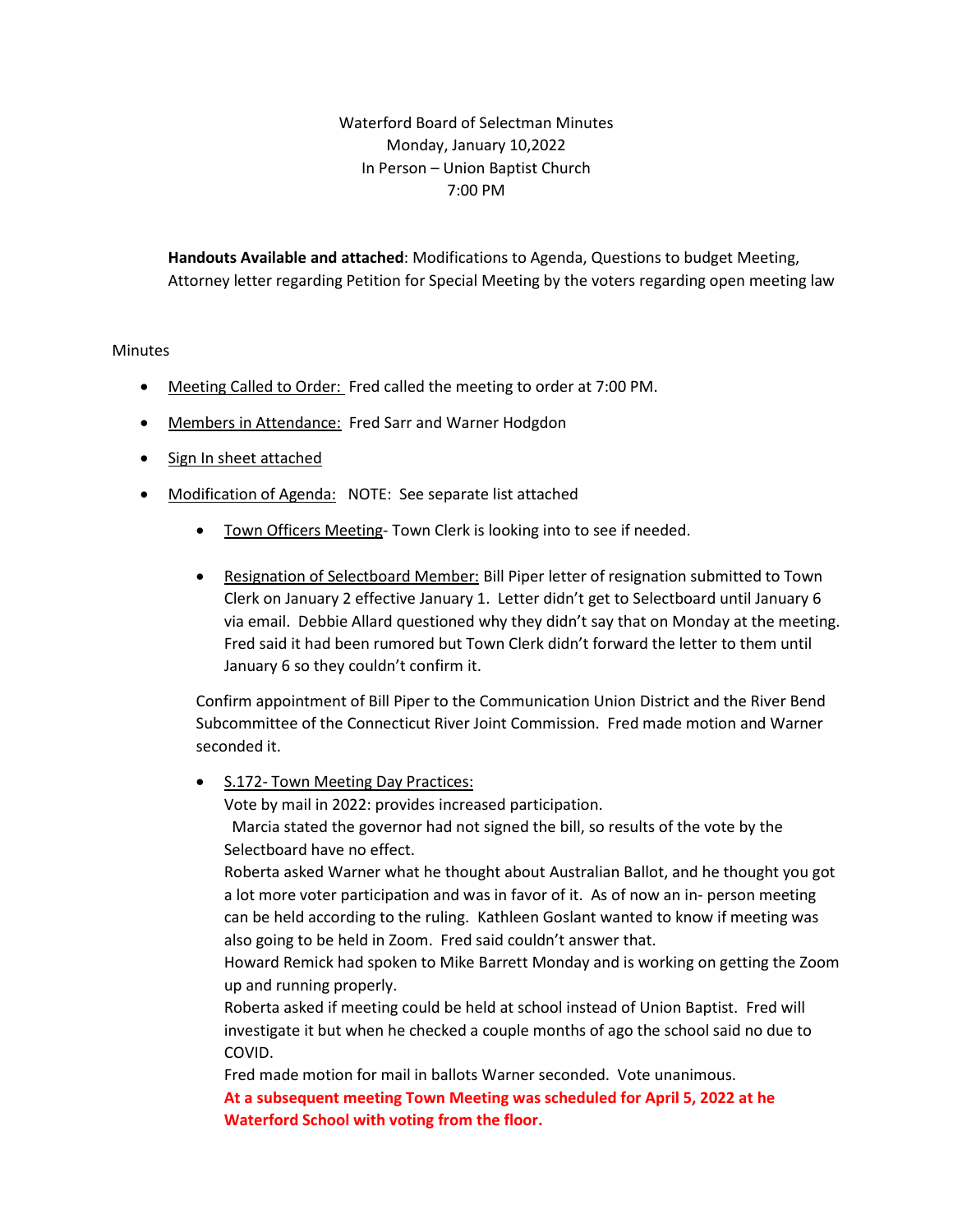- Hazard Mitigation Plan Update: -Vulnerability Assessment update will be sent by Mid-January
- Budget Questions from Public Meeting:

Fred went over the questions from the Special meeting as to what was charged to certain lines. They are on the separate attachment. Roberta asked when the budget needed to be to the printer's, could we push it back so another Budget meeting could be held. Fred stated it could.

• 2022 Budget: -

Gary Allard says it doesn't show the down payment amount for Truck #7. He had emails from Fred to show that there was a down payment. Fred will go back to get this amount.

Regarding the item Selectboard is recommending that the 5.4% be paid to Town Office staff, but not to other elected officials. This created a lot of discussion. Town folks do not feel they should get the 5.4% cost of living.

Robert & John Gillott wanted to know if the Department Heads were made to stay within their budget or allowed to overrun. Fred says the overrun is taken from the Reserve Fund. John asked for the amounts in each reserve fund. Fred will get information from Jesse and ask her to post to the Town web page.

• Auditors Compensation:

Per public input the Auditors stipend will be increased to \$18/hr. as of January 10. Marcia thanked Selectboard for this.

• Items for a Town vote at Town Meeting:

Library Budget request: Mary Jo O'Neil, Kandace Barrett are asking for \$27,481 in town appropriations. They are unable to raise funds due to Covid. They are asking that this be done annually going forward. Fred made the motion that his be on the ballot without a petition and Warner seconded it. Vote unanimous.

• Delinquent Tax Collector be changed from appointed to elected.

Maria Desanto gave a Historical recap how it was changed from elected to appointed in March 2021 going back to minutes from November 2020. Fred stated Gib Trenholme had moved out of town, and they wanted to move it to in house. Maria stated Gib had done the job for several years and done a great job why would you not leave it as was.

Maria asked Fred if it was bad blood between Fred and Gib. Fred said he didn't have a problem with Gib. Fred stated that the girls in the office had a difficult time working with Gib and were afraid to be in the office with him. They had complained several times. In the future a formal complaint needs to be written and presented to the Selectboard.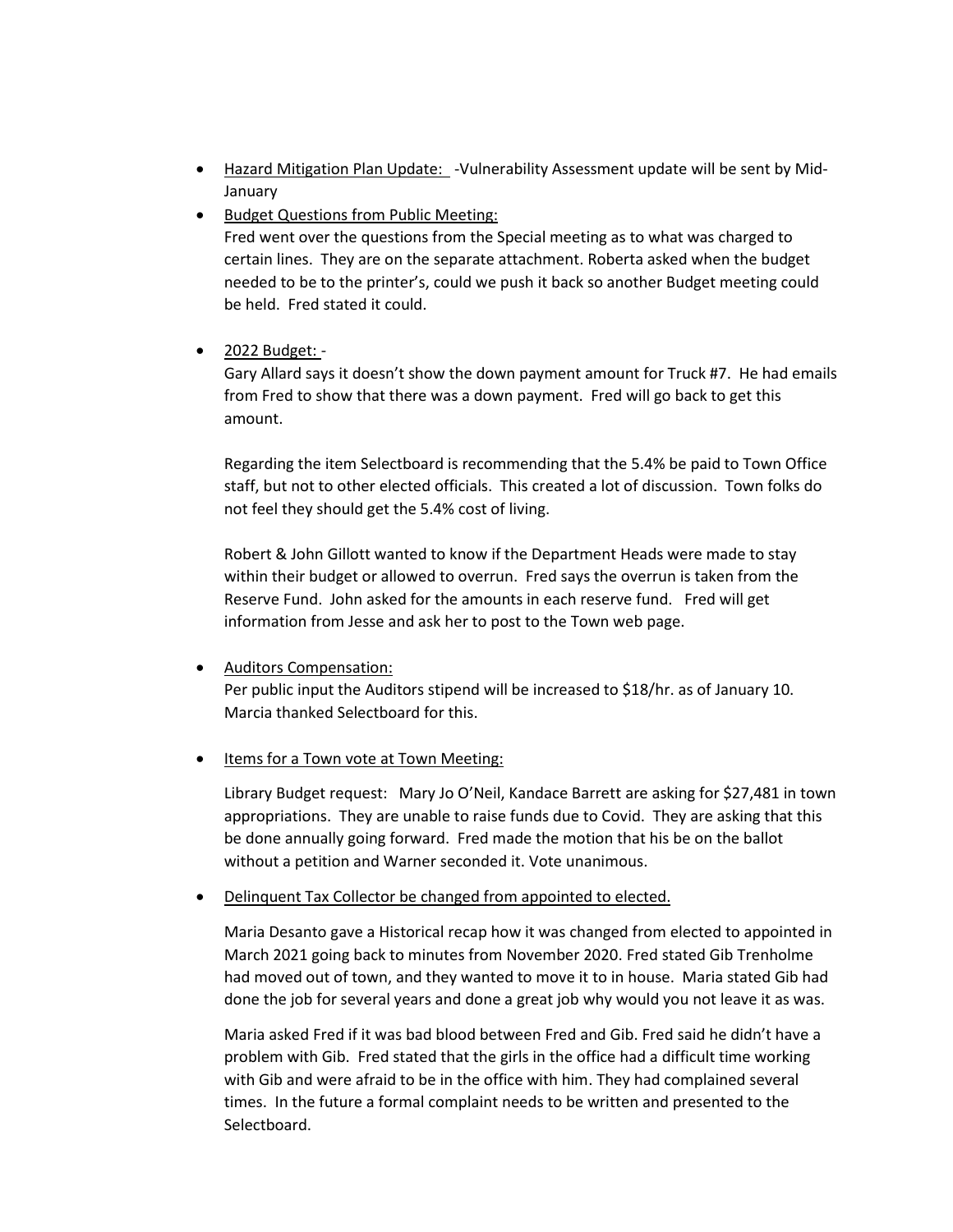Asked why Warner voted yes for appointment when it was his first meeting after election without doing any investigation. He thought he was doing what was right for the town he said.

Roberta asked about the 8% going to the town.

It became a heated discussion between Maria and Fred regarding how it was not handled properly and Gibs rights were violated firing him without due process.

John Gillott asked why we wouldn't appoint Gib again and make it effective immediately. Fred said we are unable to do that as Donna Berry as the position until March 1 when it is rumored that she is leaving. A letter of resignation has not been presented as of this date.

Kathleen Goslant volunteered to accompany Gib to office when he wanted to go in if it would make the Town Clerk and her Assistant feel more comfortable.

John O'Malley said in the future there needs to be a standard operating of procedures on how to handle problems, so it is fair for all employees across the board. The town has an obligation to investigate complaints, do due diligence and mediation must be done.

Discussion about needed personnel policy and updates maybe needing to be made to it.

Delinquent Tax Collector will **NOT** be an article on the ballot.

- Articles For 2022 Town Meeting
- Should the Town provide an annual Cost of Living Adjustment (COLA) to the Town Office staff? The amount of the COLA shall be determined by the Consumer Price Index – Northeast and the COLA shall be effective January  $1<sup>st</sup>$  of each year. Yes. Article for ballot.
- Should the Town provide an annual Cost of Living Adjustment (COLA) to other Elected Officials? The amount of the COLA shall be determined by the Consumer Price Index – Northeast and the COLA shall be effective January  $1<sup>st</sup>$  of each year. Yes. Article for ballot.
- Should the Town include funds in the annual budget to provide an annual bonus for Town Employees and Elected Officials? The amount of the bonuses shall be determined by the Selectboard and shall be disbursed in the first pay cycle in November. Yes. Article for ballot.
- Should the Town change the current practice of paying for all benefits available to the Town Employees to a formula requiring that 85% of the cost paid by the Town and 15% paid by the Employee? Yes, on article?
- Approval of Minutes: Marcia gave Fred the December notes with corrections that must be made, and the missing sign-in sheet must be attached. Also add in that Clem Gray asked for Freds resignation. Fred will make the changes so minutes NOT approved at this time.